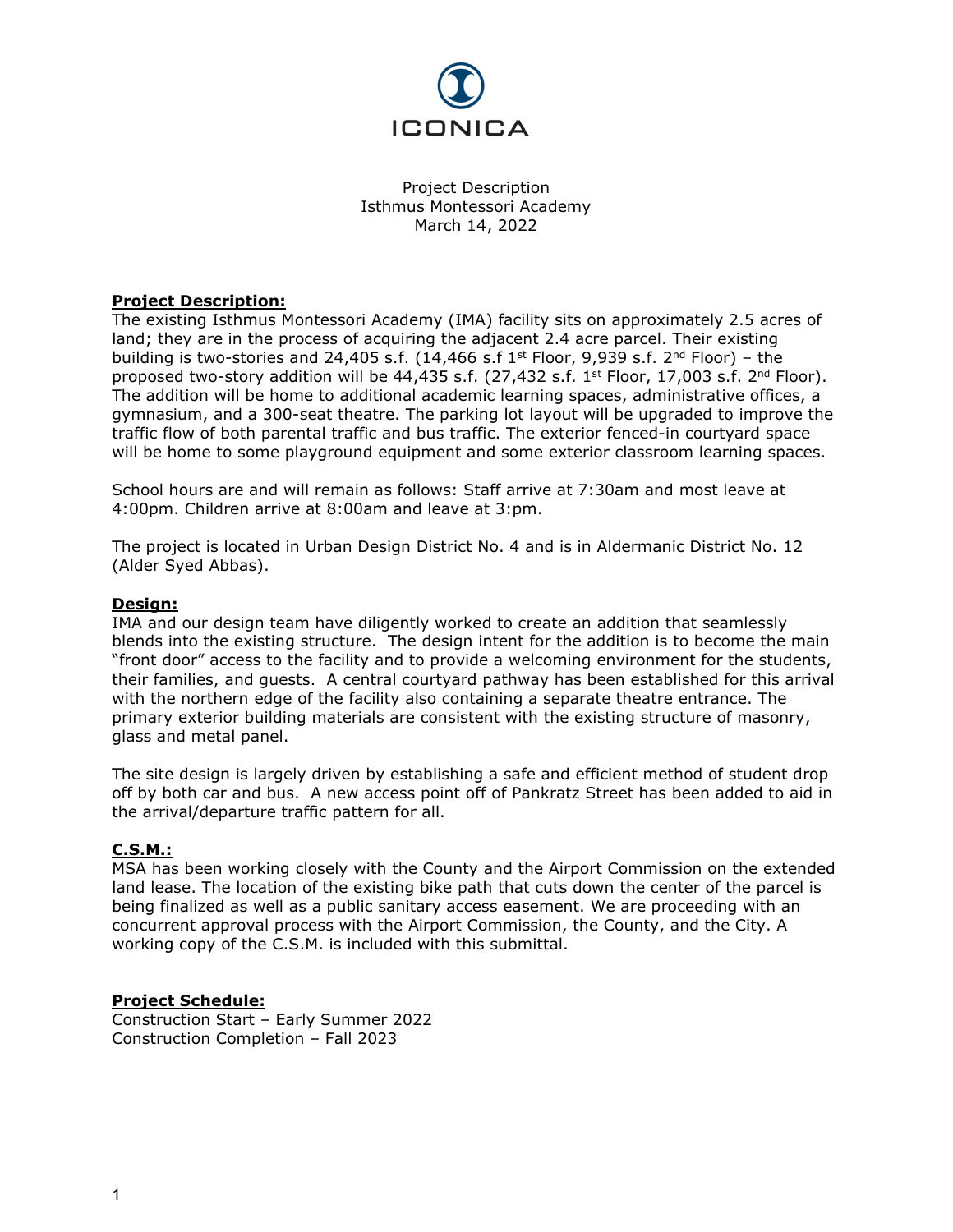# **Organizational Structure:**

| Owner:                  | Isthmus Montessori Academy<br>1802 Pankratz Street<br>Madison, WI 53704<br>Contact: Bill Walsh | Architect:       | Iconica<br>901 Deming Way<br>Madison, WI 53717<br>608-664-3583<br>Contact: Alan Theobald  |
|-------------------------|------------------------------------------------------------------------------------------------|------------------|-------------------------------------------------------------------------------------------|
| Engineer:               | Iconica<br>901 Deming Way<br>Madison, WI 53717<br>608-664-3535<br>Contact: Chad Faber          | Civil<br>Design: | MSA<br>1702 Pankratz Street<br>Madison, WI 53704<br>Contact: Jamie Kurten Chmielewski, PE |
| Landscape<br>Architect: | MSA<br>1702 Pankratz Street<br>Madison, WI 53704                                               | Signage:         | TBD                                                                                       |

Thank you for your time in reviewing our proposal.

Sincerely,

an Theobald

Alan Theobald Project Architect Iconica